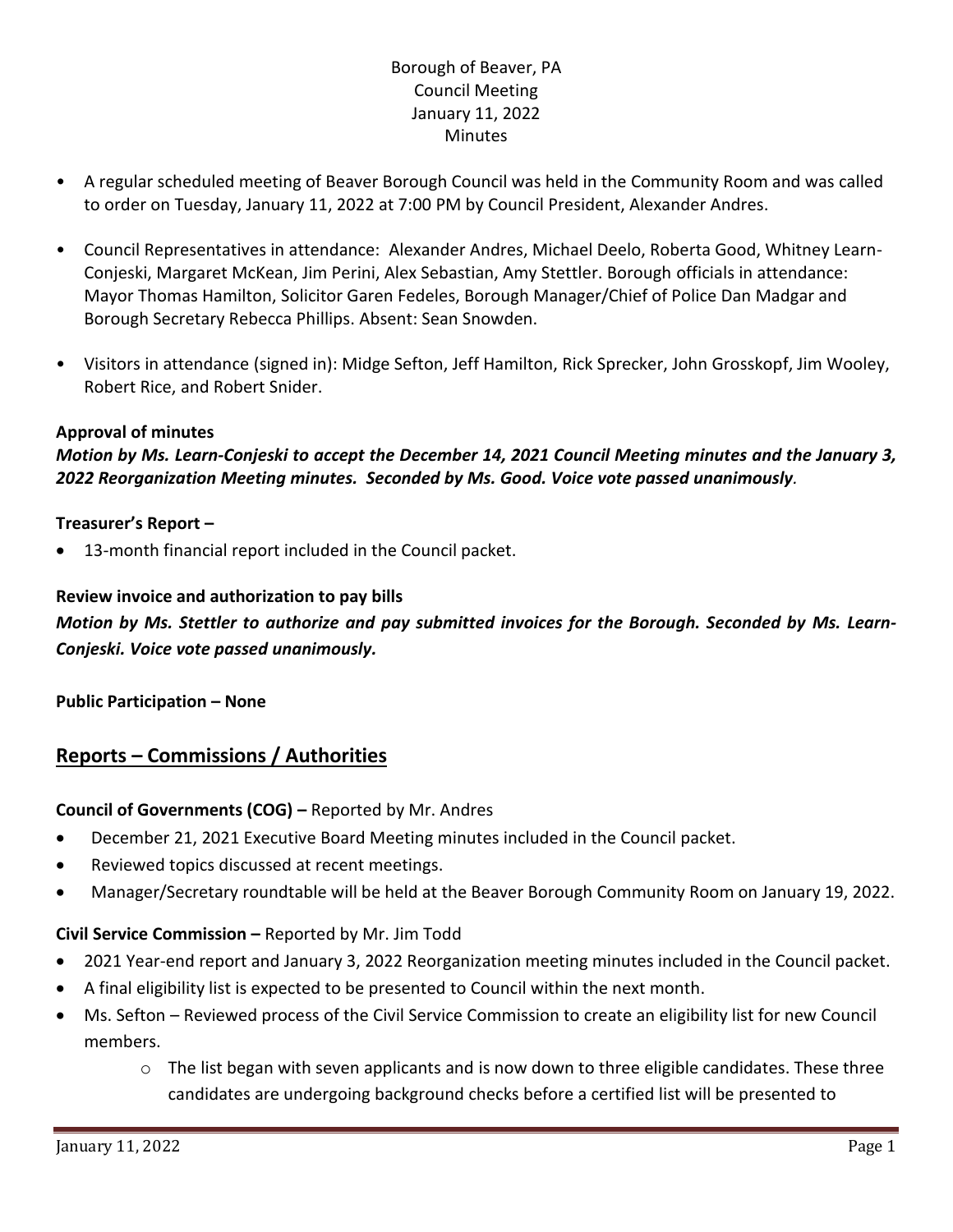Council. The list will be valid for one year and may be renewed for one additional year if approved by the Civil Service Commission.

• Mr. Andres thanked Ms. Sefton for her service as Chairman of the Civil Service Commission and welcomed Mr. Todd as new Chairman.

# **Zoning Hearing Board (ZHB) –** Reported by Mr. Sprecker

• A request is to be scheduled before the Zoning Hearing Board asking for a variance for the installation of an eight-foot fence. Current ordinances restrict fences to be a maximum of six feet high.

## **Planning Commission –** Reported by Mr. Rice

- December 20, 2021 Planning Commission draft meeting minutes included in the Council packet.
- Planning Commission has developed a scope of work and schedule to present to a consultant in regards to an overlay district. This overlay district would affect the Silverman's Beer Distributer property. If the consultant agrees to the terms, a meeting will be held on January 17, 2022.
	- $\circ$  Monthly meetings with the consultant would continue monthly through May.
	- $\circ$  Once completed, a presentation would be made by the consultant to Council.
		- This presentation would be advertised as an opportunity for the public to ask any questions or address any concerns.
	- $\circ$  A mandatory meeting would be held for public input if this overlay district would be considered as an ordinance.
- Ms. McKean Public input should be collected now so that residents can attend meetings and concerns can be considered before designs are already made.
- General discussion on the processes of the Planning Commission and how zoning changes would affect the Borough.
- Ms. McKean Addressed concerns regarding the direction that the Quay Square project was going. Project is now changing the location of the stage, type of stage and includes public bathrooms.
	- o Mr. Madgar The bathrooms were removed from the designs as directed at a previous meeting. The designer kept a design that would accommodate the installation of a public bathroom in the future if desired by Council. The stage was also shifted so not as many trees would need removed.
	- $\circ$  Ms. McKean Requested an update of the designs be given to Council at the Work Session.
	- $\circ$  Mr. Madgar Reminded Council that Friends of Beaver Parks agreed to split the costs of the Quay Square design with Beaver Borough.

## **Tree Commission –** No report

## **Code Enforcement Officer Report –** Reported by Mr. Sprecker

• December 2021 Code Enforcement Officer report included in the Council packet.

## **Historic Architectural Review Board (HARB) – Reported by Mr. Rice**

• November 1, 2021 HARB draft minutes included in the Council packet.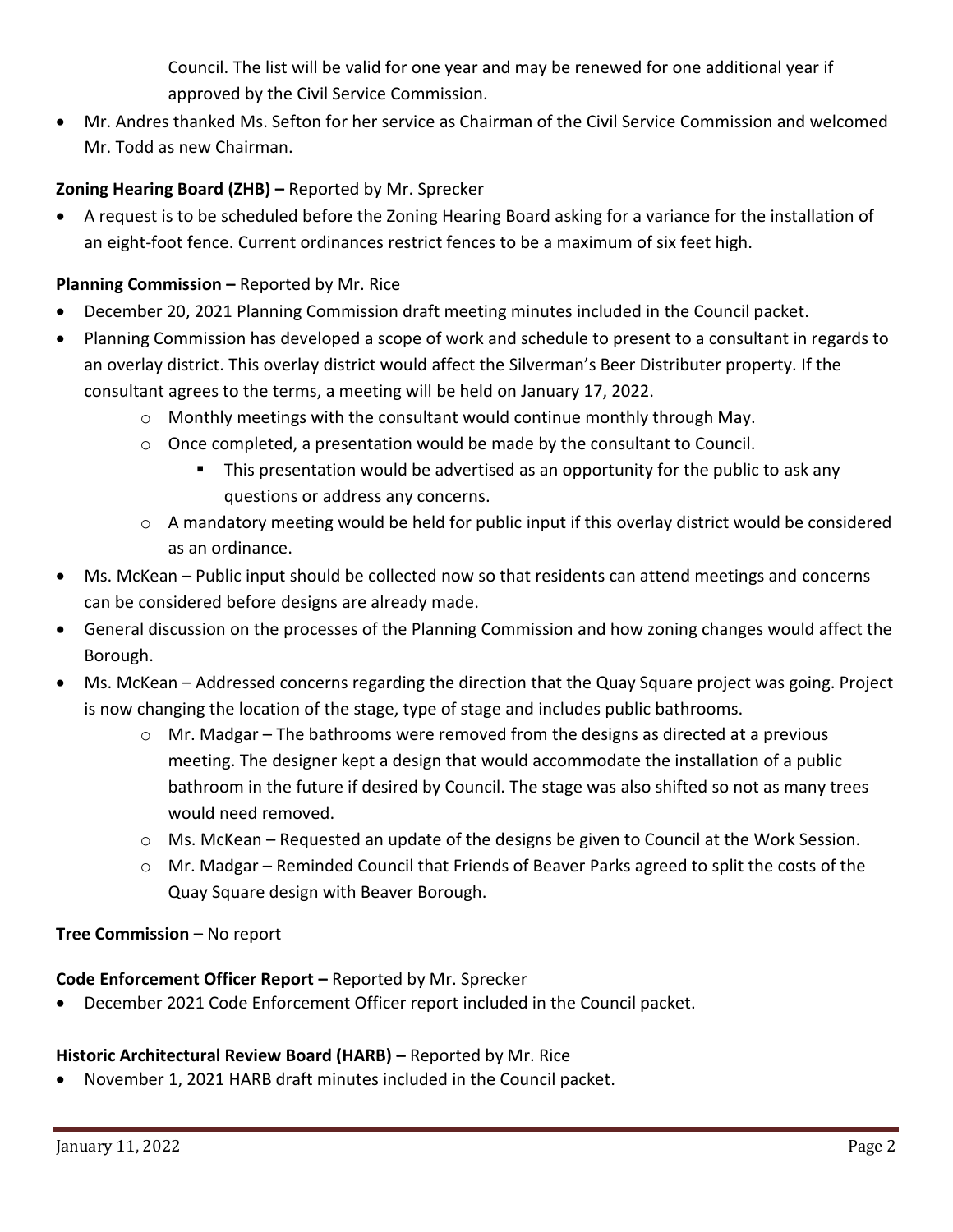• Will be meeting with the Heritage Foundation to ask for funding for a badge recognition program. This program would identify historic homes within Beaver Borough.

## **Municipal Authority –** Reported by Mr. Deelo

- Municipal Authority meeting minutes from December 15, 2021 included in the Council packet.
- Was awarded \$767,000 from the Beaver County American Rescue Plan Act Municipal Infrastructure Grant for infrastructure improvements.
- Mr. Deelo thanked Mr. Martone and Solicitor Fedeles for their direction throughout the process.

## **Shaw Park/Pool –** No report

# **Council Committees**

- Mr. Andres announced that Council Committees will be assigned at the January Work Session. Please send any requests to Rebecca Phillips.
- Mr. Perini reviewed the 13-month financial report included in the Council packet.

## **Reports**

**Manager/Secretary Report –** Reported by Mr. Madgar

- Encouraged new and existing council members to reach out to the Finance Manager, Andy Kennedy to ask questions or get any review of the Borough Finances.
- COVID updates Police and Highway department staffing
- Upcoming motion to make correction during the Reorganization meeting Independent Financial Auditor should be corrected to J. Martin & Associates, LLC.
- Upcoming motion for reimbursement of tax office rent
	- o Janet Shute is requesting increase of monthly reimbursement for the Tax Office
	- o Originally passed a motion on February 13, 2018 to pay half (totaling \$250)
	- o Currently requesting \$307.50
- Reminded Council that Mr. Madgar and Officer Kryder will be entering into the DROP plan
- Read letter from Officer Ken Stahl announcing his retirement to go into effect March 15, 2022.
- Beaver Borough was awarded \$127,000 from the Beaver County American Rescue Plan Act Infrastructure Grant.
	- $\circ$  Must be spent on projects contractually obligated by December 31, 2024.
	- o Projects must be completed by December 31, 2026.
	- $\circ$  Money will be allocated to repair a ruptured pipe/storm water drain that runs from River Road down to the railroad tracks. The project will take approximately six weeks and is estimated to cost between \$200,000 and \$400,000.
- Clark Park update
	- o Michael Boso will be restoring the plaques once the weather breaks.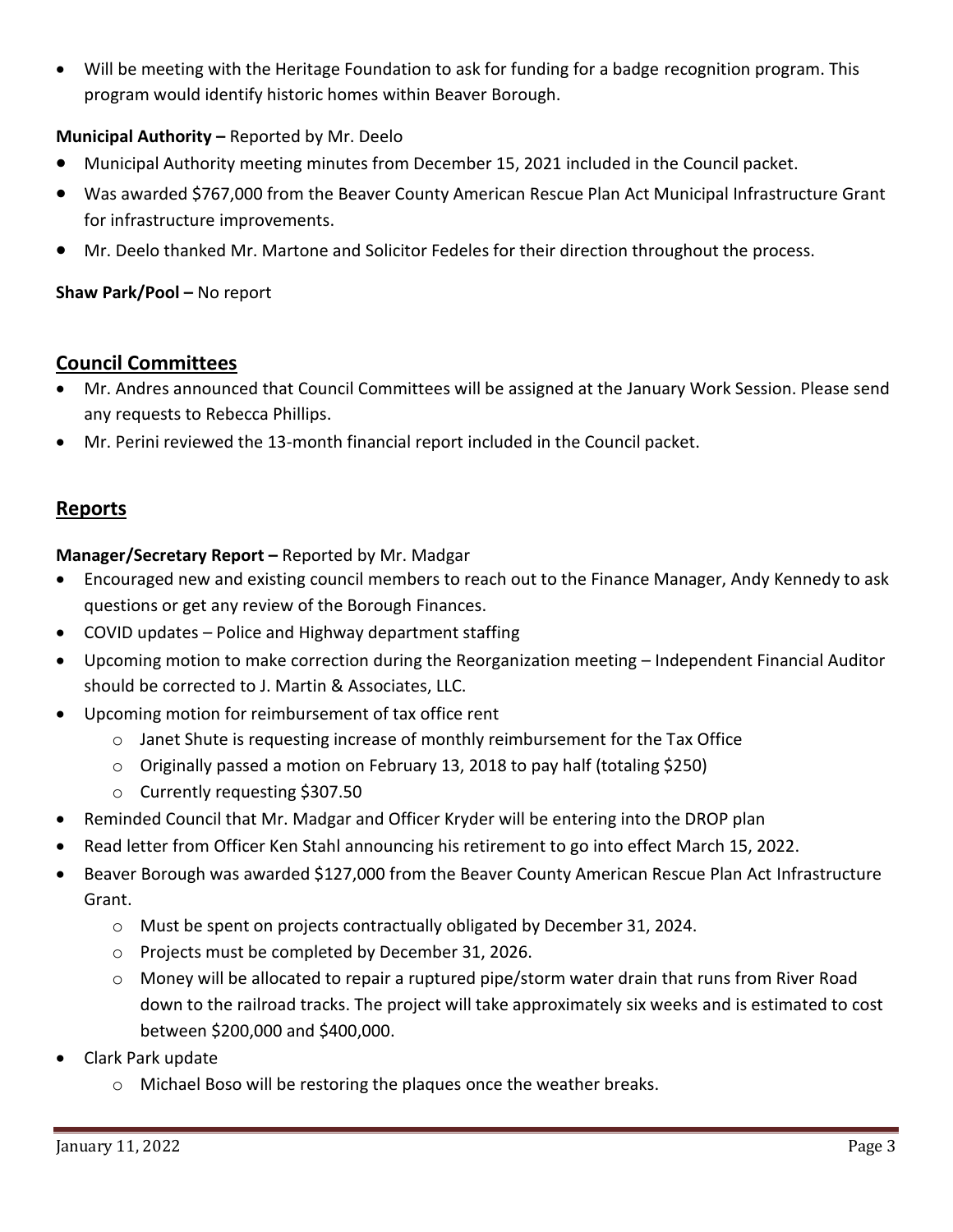- State Ethics forms distributed to Council members who served during 2021. These must be completed for auditing purposes and returned to the Borough office.
- Larry Renninger would like to organize another Concert in the Park (Linn Park) on August 13<sup>,</sup> 2020 and is requesting approval from Council again. Mr. Renninger donated back approximately \$5,000 from the profits of last year's concert.
	- $\circ$  Council requested more information before approval. Information will be provided at the January Work Session.
- Discuss Recreational/Commercial vehicle street parking at the upcoming Work Session.
- Mr. Deelo Requested, per the Municipal Authority recommendation, that Mike Bitcko be promoted from Apprentice 1 to Apprentice 2.

### **Motion – Add Motion to Promote Mike Bitcko to Agenda**

## *Motion by Ms. McKean, I move that Beaver Borough Council add a motion to the agenda to promote Mike Bitcko to Apprentice 2 effective January 1, 2022. Seconded by Ms. Learn-Conjeski. Voice vote passed unanimously.*

- Ms. McKean Asked for more details regarding a bill from a fencing company totaling approximately \$20,000.
	- $\circ$  Mr. Madgar The fence is to be installed at the new recycling area and will be reimbursed by an awarded grant.

### **Mayor Hamilton – No report**

### **President's Report –** Reported by Mr. Andres

- Encouraged new Council Members to attend the new councilman trainings/courses offered.
- Asked that any topics that would like to be discussed or motions that would like to be made be given to Rebecca Phillips prior to meetings so that other members have enough time to review the information.
- Discussed the current budget, finding new ways to generate revenue and ways to cut costs.

### **Police Department – No report**

### **Fire Department** – Reported by Chief John Grosskopf

- Read and reviewed the Beaver Volunteer Fire Department 2021 Year End Report
- Fire Department currently has 28 members, 23 that are firefighters and 5 administrative personnel.
- Chief Grosskopf thanked all of the members for their dedication and service to Beaver and surrounding communities.
- Mr. Jim Todd was thanked for his 45 years of service to the Fire Department and congratulated on his retirement.

### **Emergency Management Coordinator – No report**

### **Borough Engineer –** No report

### **Solicitor Report –** No report